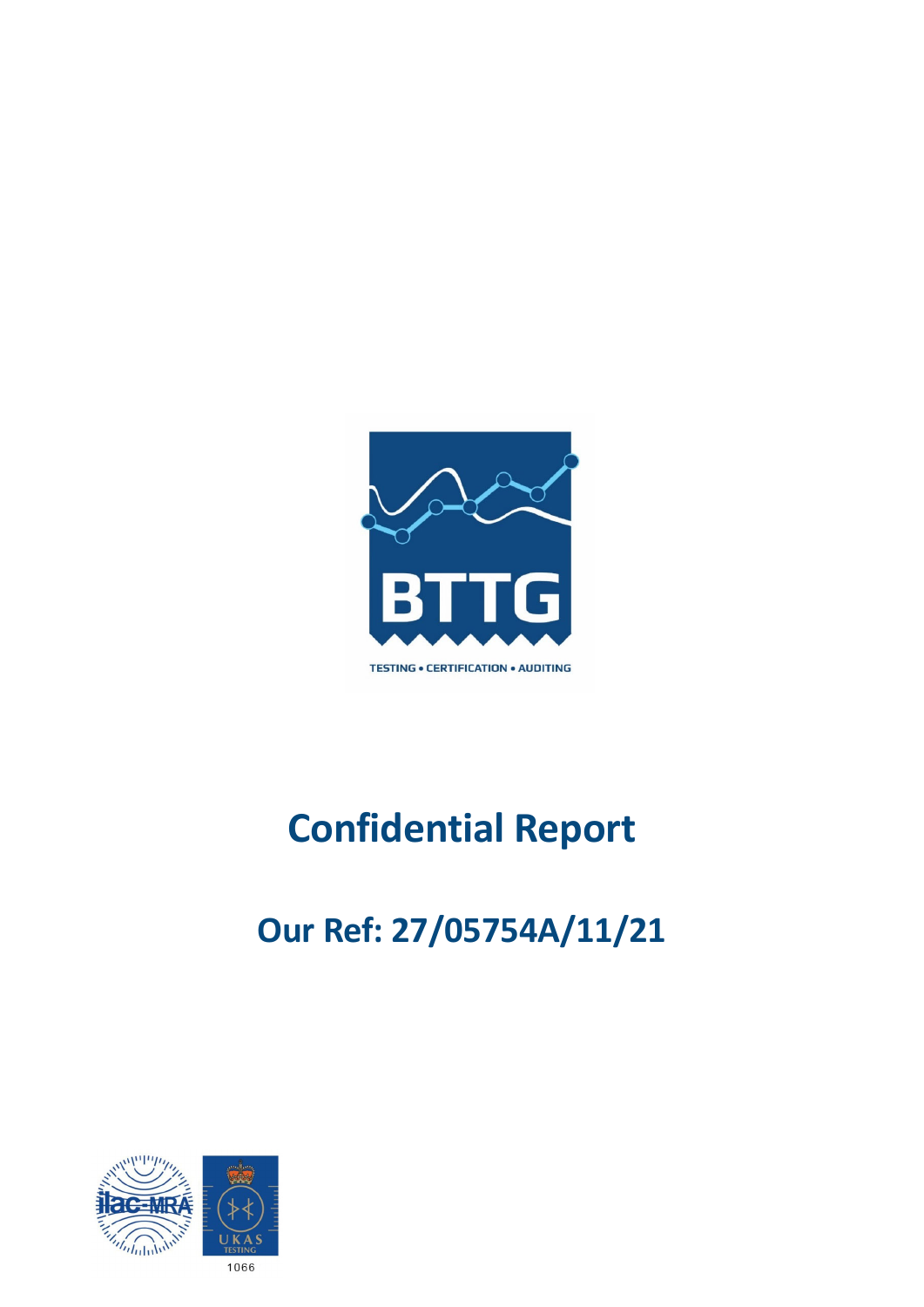

subcontracted test, UKAS accredited

\*\* subcontracted test, EN ISO/IEC 17025 accredited

not UKAS accredited

Note: This report relates only to the samples submitted and as described in the report.

Shirley® Technologies Limited. Registered Office: Wira House, West Park Ring Road, Leeds, LS16 6QL. A company registered in England & Wales with company number 04669651. VAT Number GB 816764800. **BTTG™ and Shirley® are trade names of Shirley Technologies Ltd.** The supply of all goods and services is subject to our standard terms of business, copies of which are available on request. Our laboratories are accredited to EN ISO/IEC 17025.



1066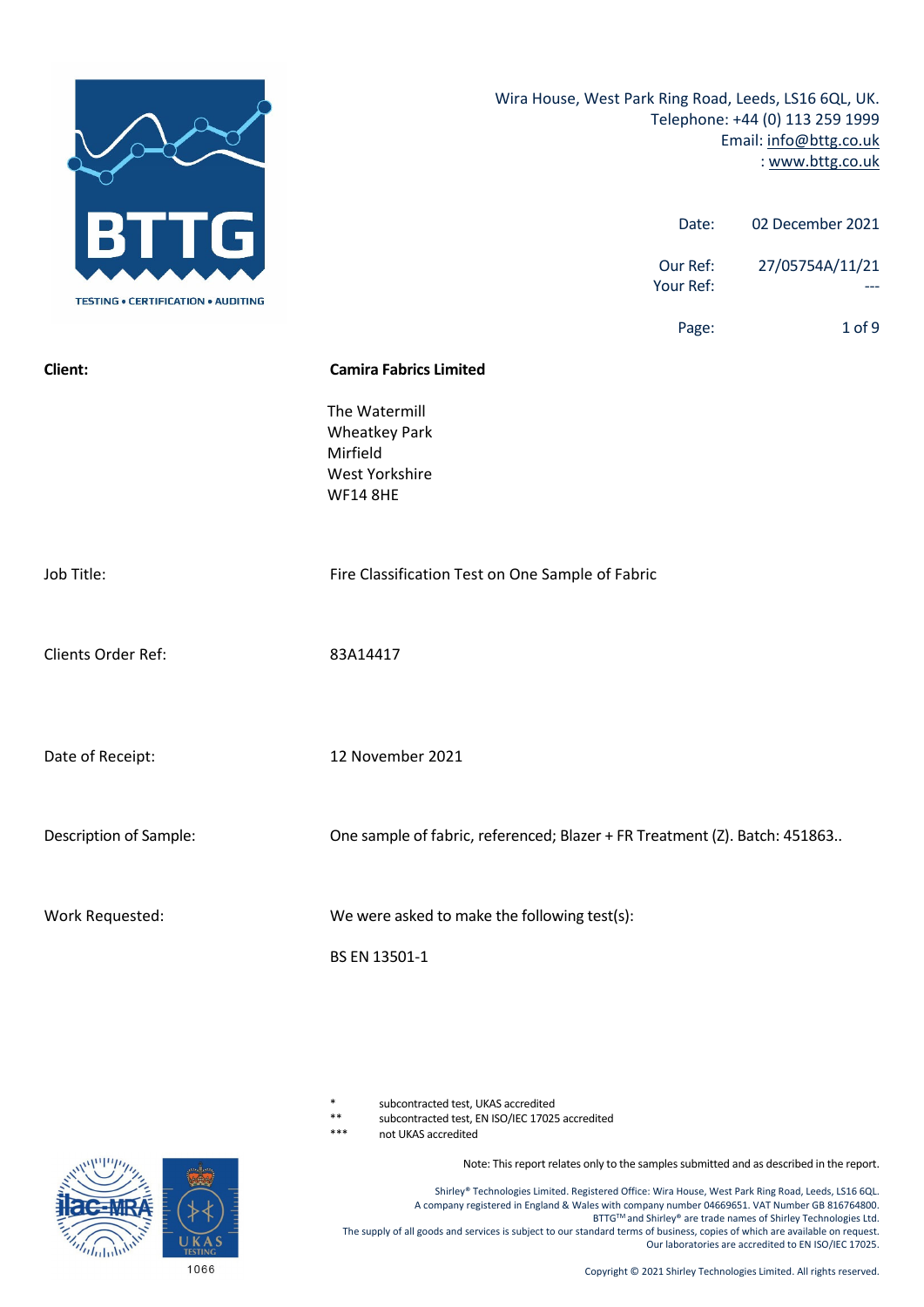

| 02 December 2021 | Date:                 |
|------------------|-----------------------|
| 27/05754A/11/21  | Our Ref:<br>Your Ref: |
| 2 of 9           | Page:                 |

# **FIRE TESTS ACCORDING TO BS EN ISO 11925‐2:2020 Reaction to fire tests – Ignitability of building products subjected to direct impingement of flame – Part 2 Single‐flame source test.**

**Date of Test: 01/12/2021**

# **Conditioning**

Test specimens and filter paper conditioned as described in BS EN 13238:2010.

# **Procedure**

The sample was tested in accordance with BS EN ISO 11925‐2. The sponsor sampled the material and the specimens were cut to the dimensions stated.

Three length and three width specimens were prepared in accordance with the above standard. Specified filter paper was placed beneath the specimen holder and replaced between tests.

The specimens were mounted vertically in the specimen holder so that one end and both sides were enclosed with the exposed end 30mm from the end of the frame. The burner was inclined at an angle of 45º.

The flame height was set at 20 mm with the flame impinging on the specimen for 30 seconds on the centre line, 40 mm above the bottom edge .

A marker was placed 150 mm above the upper end of the burner and the time recorded when the flame tip reached the marker, if applicable. The following parameters were also recorded:‐

- 1. If ignition occurs
- 2. Presence of flaming debris, if applicable
- 3. Ignition of the filter paper, if applicable

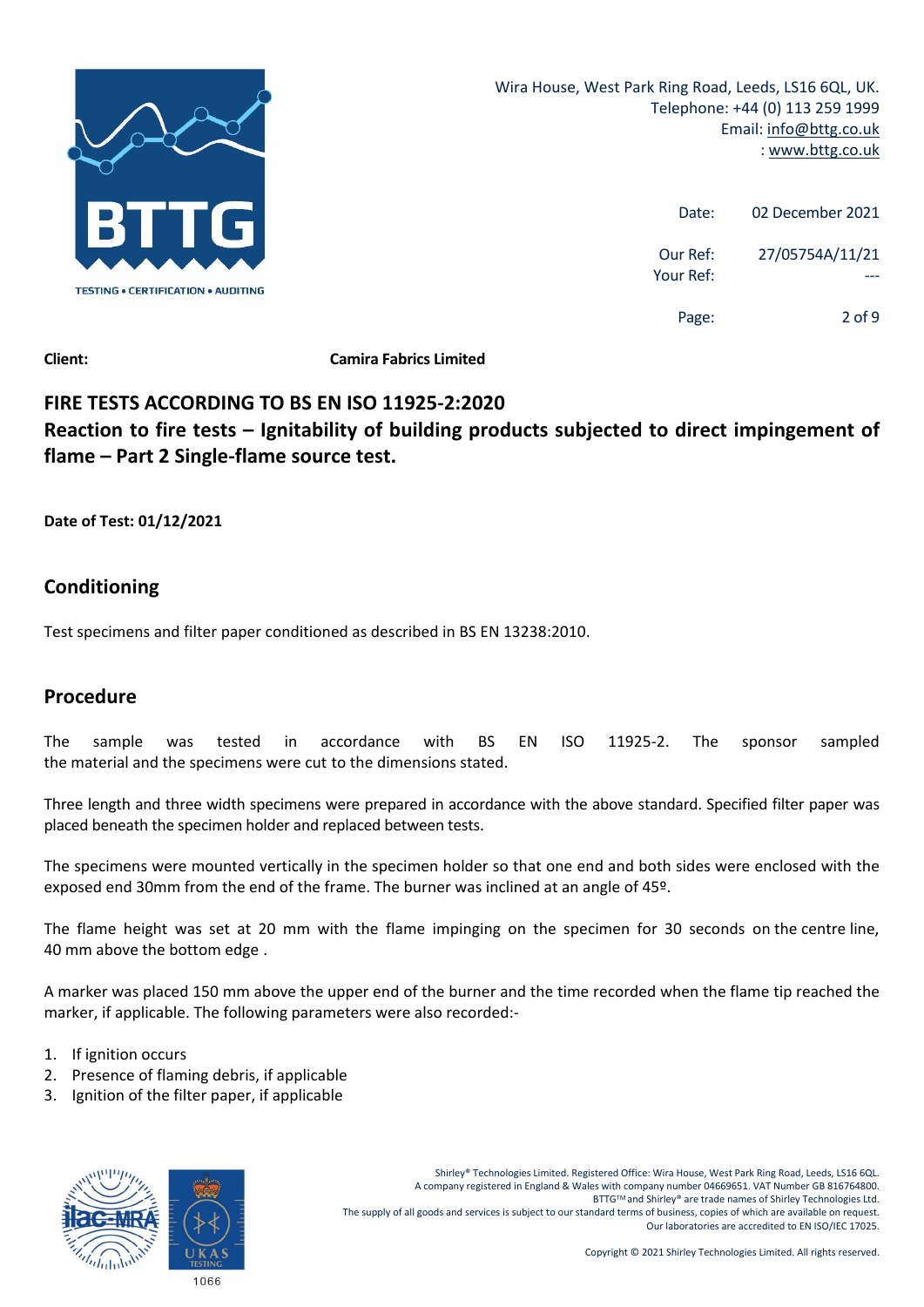

| 02 December 2021 | Date:                 |
|------------------|-----------------------|
| 27/05754A/11/21  | Our Ref:<br>Your Ref: |
| $3$ of 9         | Page:                 |

# **Duration of test**

For a flame application time of 30 seconds, the total test duration is 60 seconds after application of the flame.

# **Classification Criteria**

The samples were classified according to BS EN 13501‐1:2007 + A1:2009: Fire classification of Construction Products and Building Elements: Part 1: Classification using Test Data from Reaction to Fire Tests.

For construction products excluding floorings to meet the performance criteria taken from Table 1:

| Classification | Classification Criteria (mean values) |
|----------------|---------------------------------------|
|                |                                       |
|                | $Fs \leq 150$ mm within 60 seconds    |
|                | <b>Fails Class E</b>                  |

| Classification | Classification criteria for flaming droplets |
|----------------|----------------------------------------------|
|                |                                              |
|                |                                              |
|                |                                              |
| None           | Pass = no ignition of paper                  |
|                |                                              |
| $d-2$          | Fail = Ignition of paper                     |

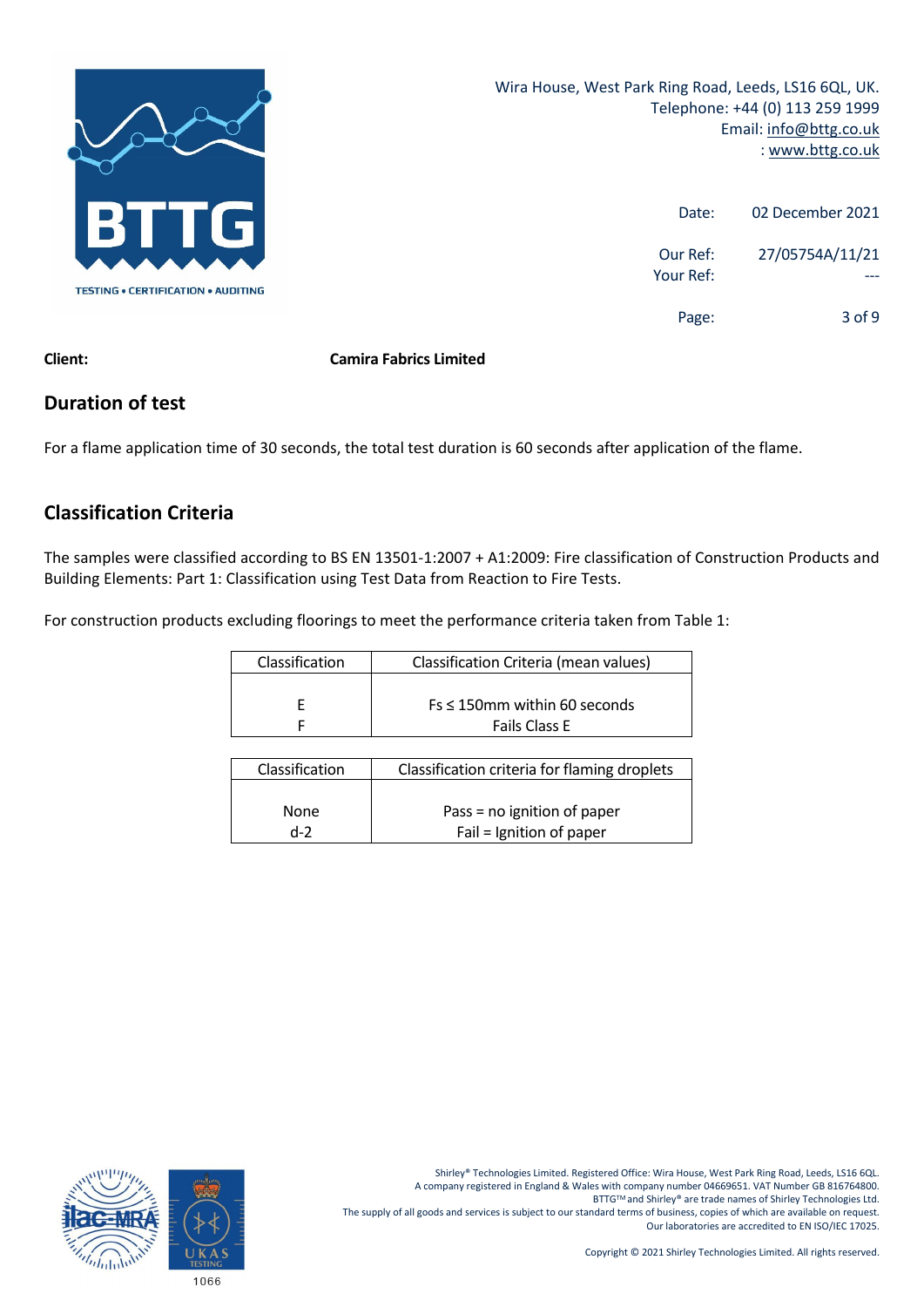

| 02 December 2021 | Date:                 |
|------------------|-----------------------|
| 27/05754A/11/21  | Our Ref:<br>Your Ref: |
| $4$ of 9         | Page:                 |

### **Results**

The test results relate to the behaviour of the test specimens of a material under the particular conditions of the test; they are not intended to be the sole criterion for assessing the potential fire hazard of the material in use.

|                             |                |                         | Tip of flame reaches 150mm |                | Flaming droplets |                                            |
|-----------------------------|----------------|-------------------------|----------------------------|----------------|------------------|--------------------------------------------|
| Specimen                    |                | Ignition<br>(Yes or No) | Yes or No                  | Time taken (s) | Yes or No        | Ignition of<br>Filter paper<br>(Yes or No) |
|                             | $\mathbf{1}$   | Yes                     | No                         | N/A            | No.              | No                                         |
| Machine<br><b>Direction</b> | $\overline{2}$ | Yes                     | No                         | N/A            | No.              | No.                                        |
|                             | 3              | Yes                     | No                         | N/A            | No.              | No                                         |
|                             |                |                         |                            |                |                  |                                            |
| Across                      | $\mathbf{1}$   | Yes                     | No                         | N/A            | No.              | No                                         |
| Machine                     | 2              | Yes                     | No                         | N/A            | No.              | No                                         |
| <b>Direction</b>            | 3              | Yes                     | No                         | N/A            | No               | No                                         |

## **Note**

Sample was tested as an essentially flat product, the specimens were tested wrapped and stapled around 25mm thick rockwool and onto a 12mm calcium silicate board as defined in BS EN 13238:2010. A surface exposure was carried out only.

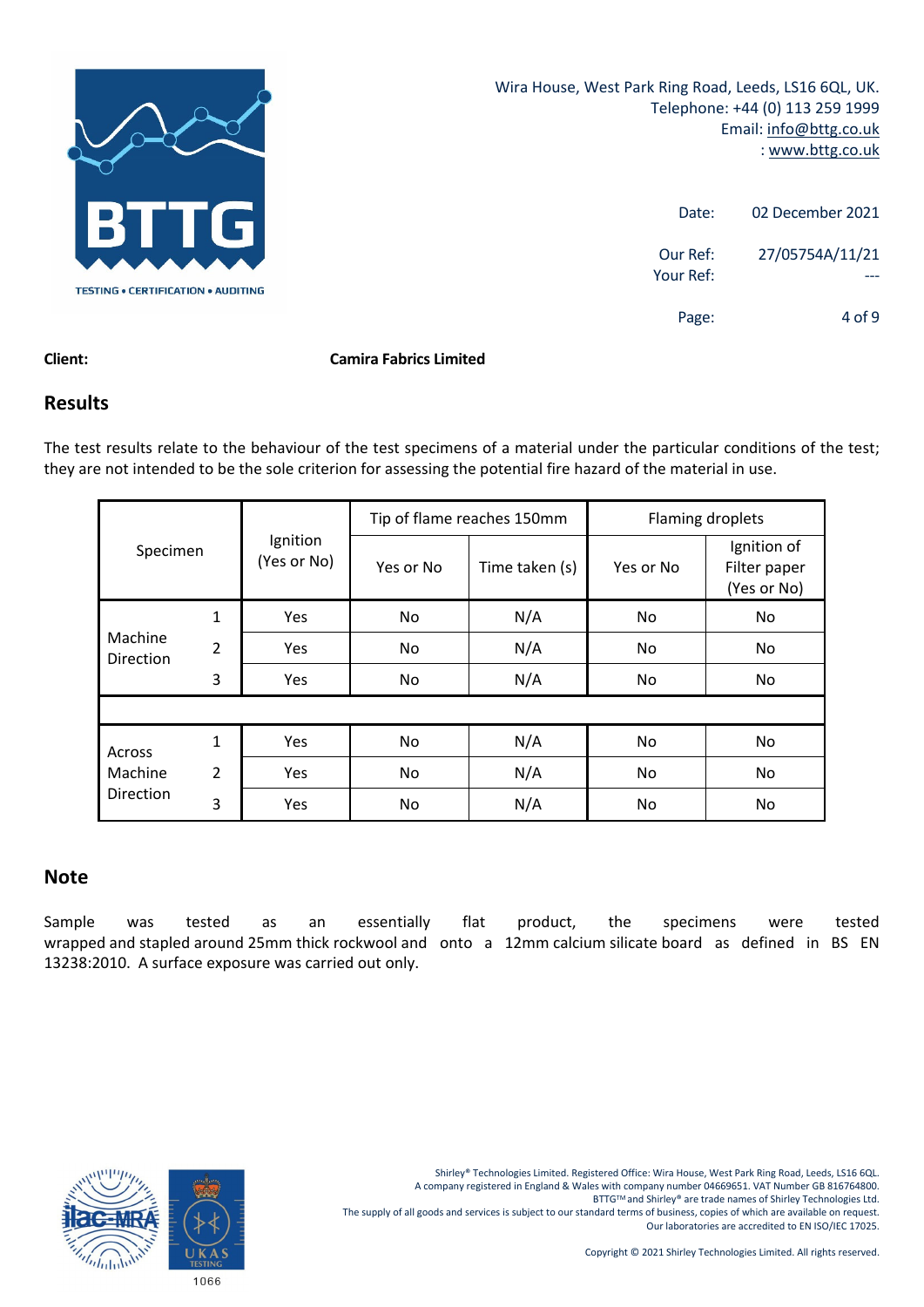

| 02 December 2021 | Date:                 |
|------------------|-----------------------|
| 27/05754A/11/21  | Our Ref:<br>Your Ref: |
| $5$ of 9         | Page:                 |

# **FIRE TESTS ACCORDING TO BS EN 13823:2020 Reaction to fire tests for Building Products ‐ Building Products excluding floorings exposed to the thermal attack by a single burning item. Classified According to BS EN 13501‐1:2018**

**Date of Test: 01/12/2021**

# **Conditioning**

The specimens were conditioned in accordance with BS EN 13238:2010.

# **Principle**

Test specimens, consisting of two vertical wings forming a right-angled corner, is exposed to the flames of a burner placed at the bottom of that corner. The flames are obtained by the combustion of propane gas, injected through a sandbox to give a heat output of 30.7±2.0kW.

The performance of the test specimen is evaluated over a period of 20 minutes. The performance requirements are: heat production, smoke production, lateral flame spread and falling flaming droplets and particles.

The heat production is measured by use of oxygen calorimeter that uses the principle that the amount of oxygen consumed in a fire is proportional to the amount of heat produced. The smoke production is measured by use of a light attenuation instrument installed in the exhaust duct alongside the sampling equipment used to measure the heat release. Visual observations are made of the horizontal flame spread and falling of flaming droplets and particles.

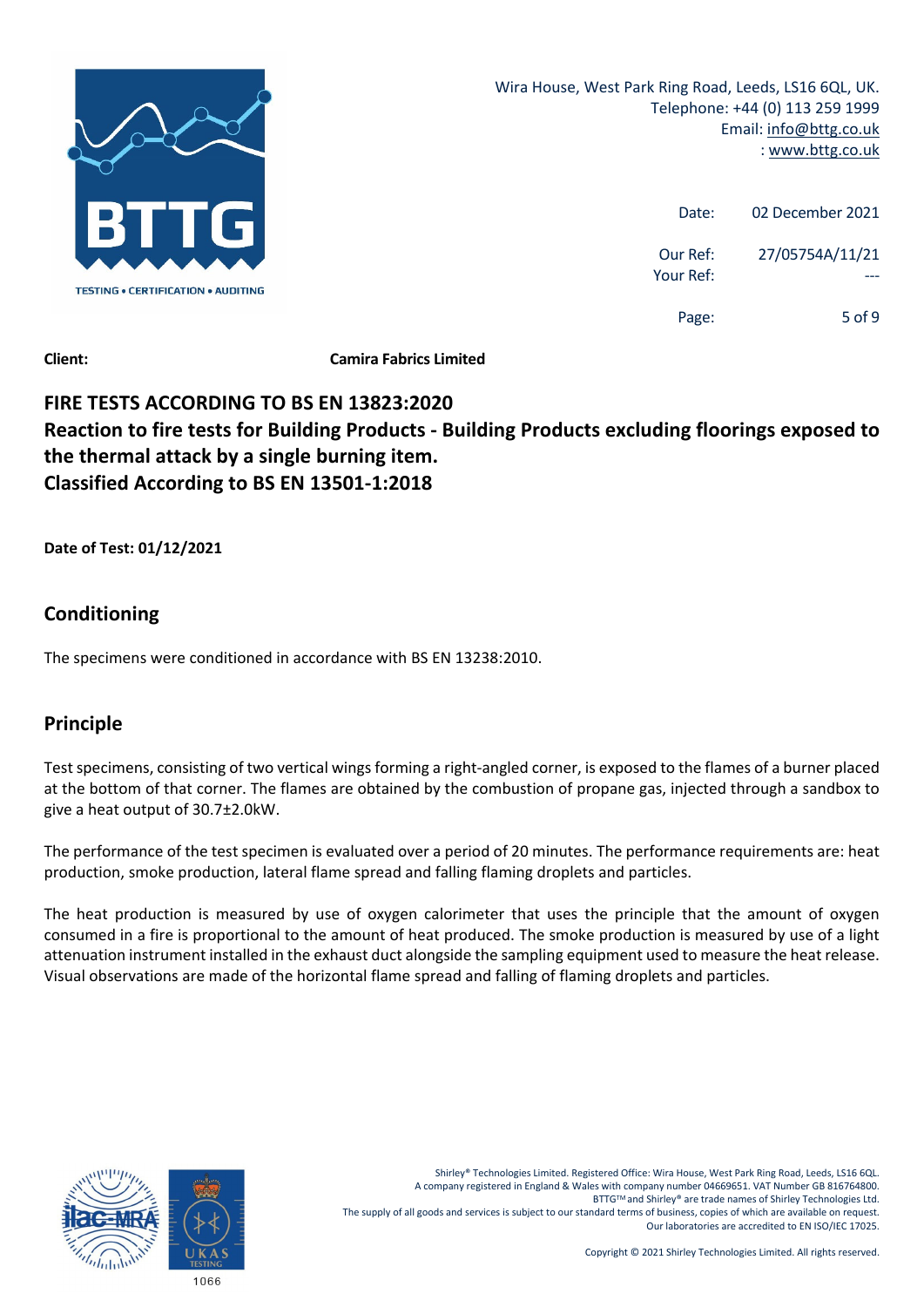

| 02 December 2021 | Date:                 |
|------------------|-----------------------|
| 27/05754A/11/21  | Our Ref:<br>Your Ref: |
| 6 of 9           | Page:                 |

### **Procedure**

The test was carried out in accordance with BS EN 13823:2020.

Each specimen was tested wrapped and stapled around 25mm thick rockwool and onto a 12mm calcium silicate board as defined in BS EN 13238:2010.

Each specimen was placed in the trolley as per the instructions given and placed underneath the hood in the testing chamber. The volume flow of the exhaust was set to 0.60±0.05  $m^3/s$  and maintained at this throughout the test period.

The temperatures in the exhaust hood and the ambient temperature should be within 4°C with the ambient temperature being within 20±10°C. The other pre-test conditions of ambient pressure and ambient relative humidity were also recorded.

The recording of baseline data is started at 0 s. At 120 s the auxiliary burner is ignited and the propane mass flow adjusted to the specified flow before 150 s, this flow to be kept constant throughout the test.

With the pre-test conditions met, the propane supply is switched from the auxiliary burner to the main burner at 300 s.

The burning behaviour of the specimen was recorded both automatically and visually over a period of 1,260 s from when the main burner was ignited.

At 1560 s the gas supply was terminated along with the automatic recording of the data. The conditions at the end of the test were recorded at least one minute after any remaining combustion has been totally extinguished.

The individual pre‐test and baseline conditions, apparatus specifications, test validity criteria, burner details was found to be within specified parameters. The graphs of HRR, HRR(30), THR, FIGRA, SPR, SPR(60), TSP and SMOGRA are found below with the results and classification.

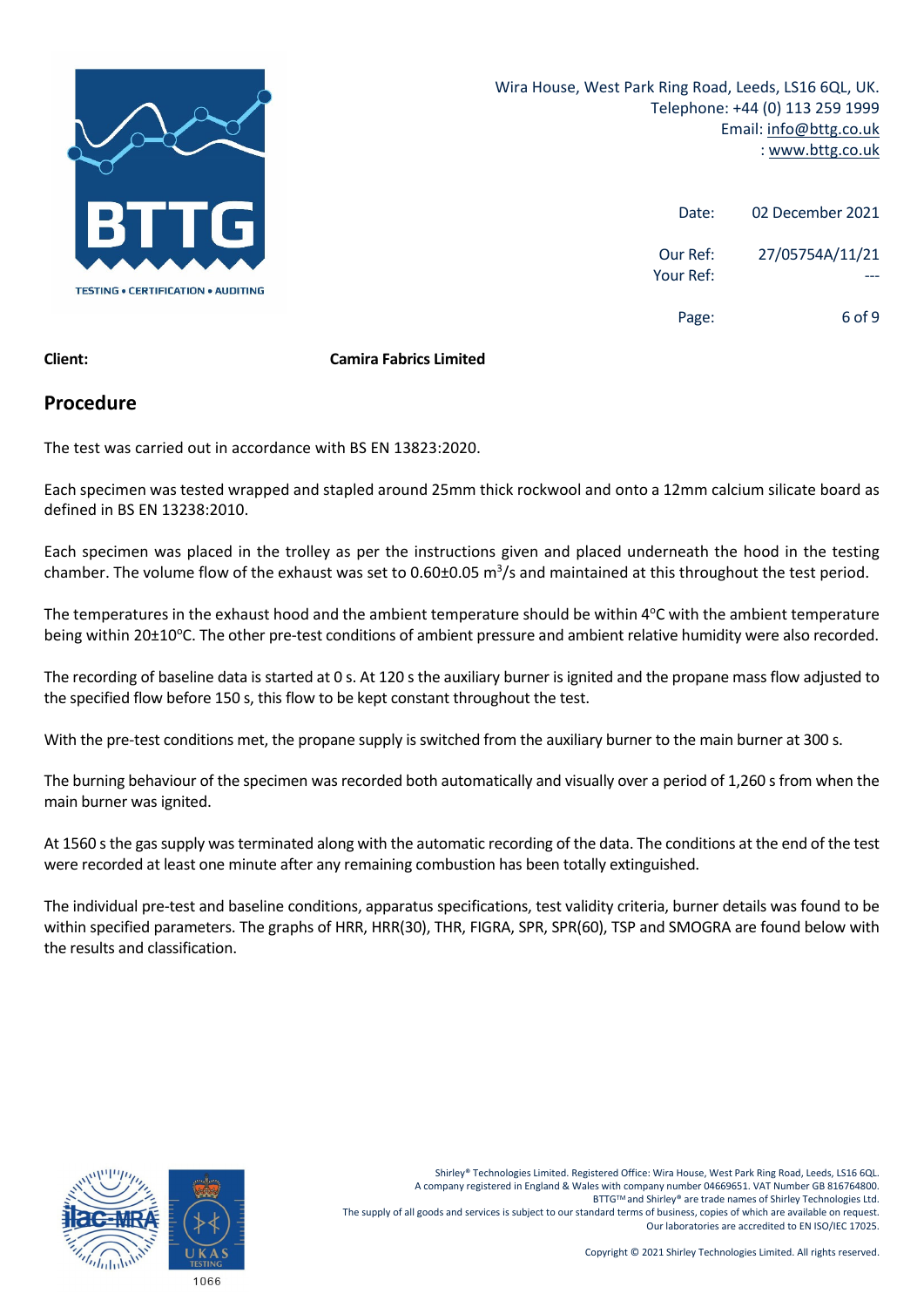

| 02 December 2021 | Date:                 |
|------------------|-----------------------|
| 27/05754A/11/21  | Our Ref:<br>Your Ref: |
| 7 of 9           | Page:                 |

## **Classification Criteria**

The samples were classified according to BS EN 13501:2018 Fire classification of Construction Products and Building Elements: Part 1: Classification using Test Data from Reaction to Fire Tests.

For construction products excluding floorings the classes are:

| Classification Criteria (mean values)                                                        |            |            |                  |                   |
|----------------------------------------------------------------------------------------------|------------|------------|------------------|-------------------|
| Classification<br>FIGRA <sub>0.4MJ</sub> (W/s)<br>FIGRA <sub>0.2MJ</sub> (W/s)<br><b>LFS</b> |            |            |                  | $THR_{600s}$ (MJ) |
| А2                                                                                           | $\leq 120$ | N/A        | Edge of specimen | $\leq 7.5$        |
| В                                                                                            | $\leq 120$ | N/A        | Edge of specimen | $\leq 7.5$        |
|                                                                                              | N/A        | $\leq$ 250 | Edge of specimen | $\leq 15$         |
| D                                                                                            | N/A        | ≤750       | No requirement   | No requirement    |

To meet classification A2 the sample also has to meet the requirements of either BS EN ISO 1182:2020 or BS EN ISO 1716:2020.

To meet classification B, C and D the sample also has to meet the requirements of BS EN ISO 11925‐2:2020.

Additional Classifications ‐ Smoke and Flaming droplets/particles

| Classification | Classification Criteria (mean values) |                                                  |  |
|----------------|---------------------------------------|--------------------------------------------------|--|
|                | SMOGRA $(m^2/s^2)$                    | $TSP600s$ (m <sup>2</sup> )                      |  |
| s1             | $\leq 30$                             | $\leq 50$                                        |  |
| s2             | ≤180                                  | $≤200$                                           |  |
| s3             | Not s1 or s2                          | Not s1 or s2                                     |  |
| d0             |                                       | No flaming droplets/particles within 600 seconds |  |
| d1             |                                       | No flaming droplets/particles persisting longer  |  |
|                | than 10 seconds within 600 seconds    |                                                  |  |
| d2             | Not d0 or d1                          |                                                  |  |

Shirley® Technologies Limited. Registered Office: Wira House, West Park Ring Road, Leeds, LS16 6QL. A company registered in England & Wales with company number 04669651. VAT Number GB 816764800.

BTTG™ and Shirley® are trade names of Shirley Technologies Ltd.

The supply of all goods and services is subject to our standard terms of business, copies of which are available on request. Our laboratories are accredited to EN ISO/IEC 17025.

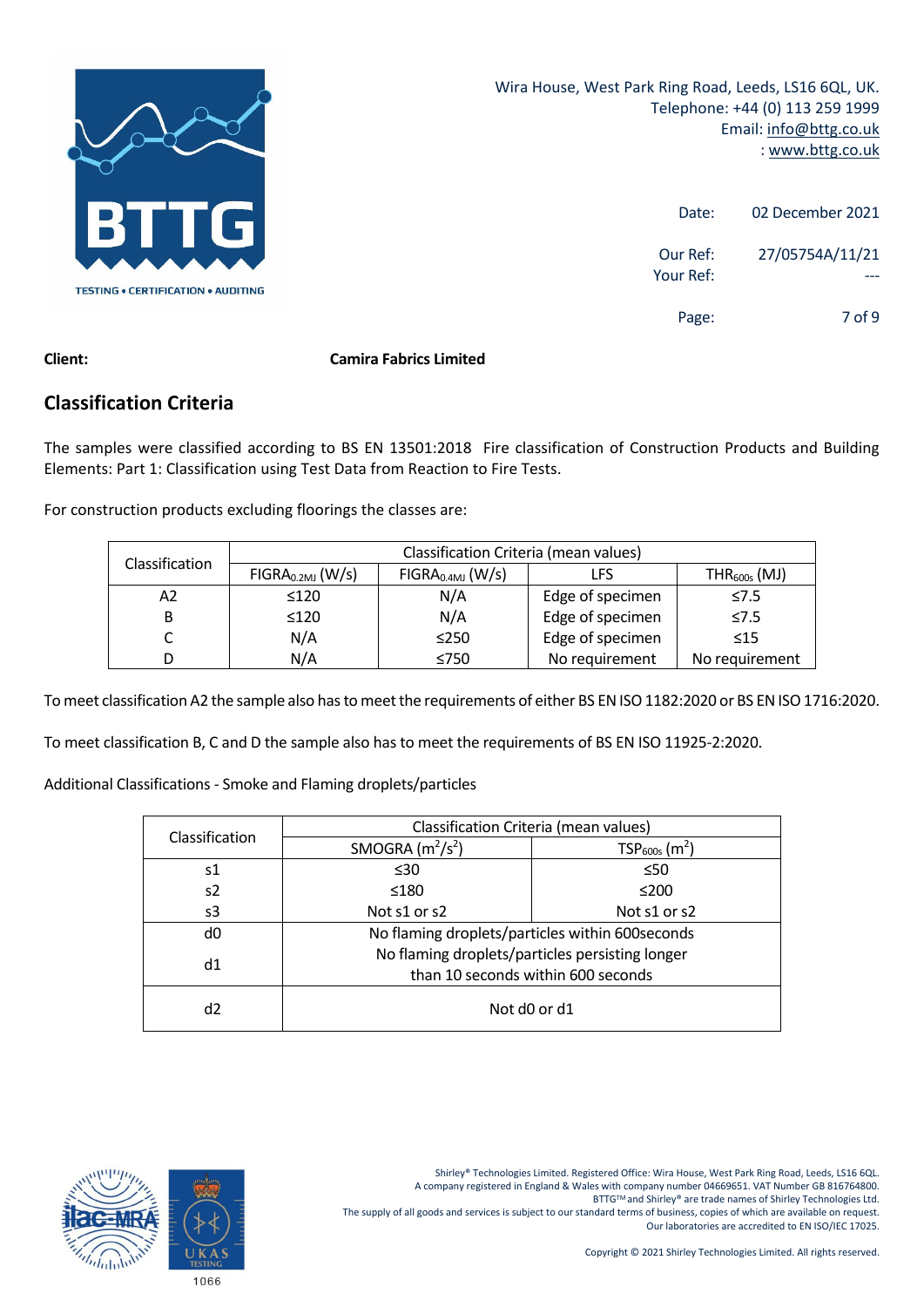

Wira House, West Park Ring Road, Leeds, LS16 6QL, UK. Telephone: +44 (0) 113 259 1999 Email: info@bttg.co.uk : www.bttg.co.uk

| 02 December 2021              | Date:                 |
|-------------------------------|-----------------------|
| 27/05754A/11/21               | Our Ref:<br>Your Ref: |
| 8 <sub>0</sub> f <sub>9</sub> | Page:                 |

#### **Client: Camira Fabrics Limited**

#### **Results**

| <b>Classification criteria</b>      | <b>Specimen</b> |       |       | Mean  | <b>Class</b> |
|-------------------------------------|-----------------|-------|-------|-------|--------------|
|                                     |                 | 2     | 3     |       |              |
| FIGRA <sub>0.2MJ</sub> (W/s)        | 430.4           | 437.9 | 532.9 | 467.1 |              |
| FIGRA <sub>0.4MJ</sub> (W/s)        | 392.3           | 380.9 | 442.1 | 405.1 | D            |
| $THR600s$ (MJ)                      | 3.6             | 2.4   | 2.1   | 2.7   |              |
| LFS to edge (yes or no)             | No.             | No    | No.   | No.   |              |
| SMOGRA $(m^2/s^2)$                  | 54.3            | 54.3  | 72.1  | 60.2  | s2           |
| $TSP600s$ (m <sup>2</sup> )         | 52.3            | 49.0  | 57.0  | 52.8  |              |
| FDP flaming $\leq 10$ s (yes or no) | No.             | No    | No.   | No.   | d0           |
| FDP flaming $>$ 10 s (yes or no)    | No              | No    | No    | No    |              |

#### **Note**

The test results relate to the behaviour of the test specimen of a product under the particular conditions of the test; they are not intended to be the sole criteria for assessing the potential fire hazard of the product in use.

### **Comment**

The results meet the requirements of a Class D, s2, d0**,** as specified in BS EN 13501‐1:2018.

An estimation of uncertainty of measurement has been taken into account when making a judgment to any pass/fail criteria. Under our Policy we have used a non‐binary decision rule.

See our Decision rules Policy (http://www.bttg.co.uk/decision-rules-policy) for further information.

| Reported by:      | A Shute, Senior Lab Technician |
|-------------------|--------------------------------|
|                   |                                |
| Countersigned by: | P Doherty, Manager             |

Enquiries concerning this report should be addressed to Customer Services.